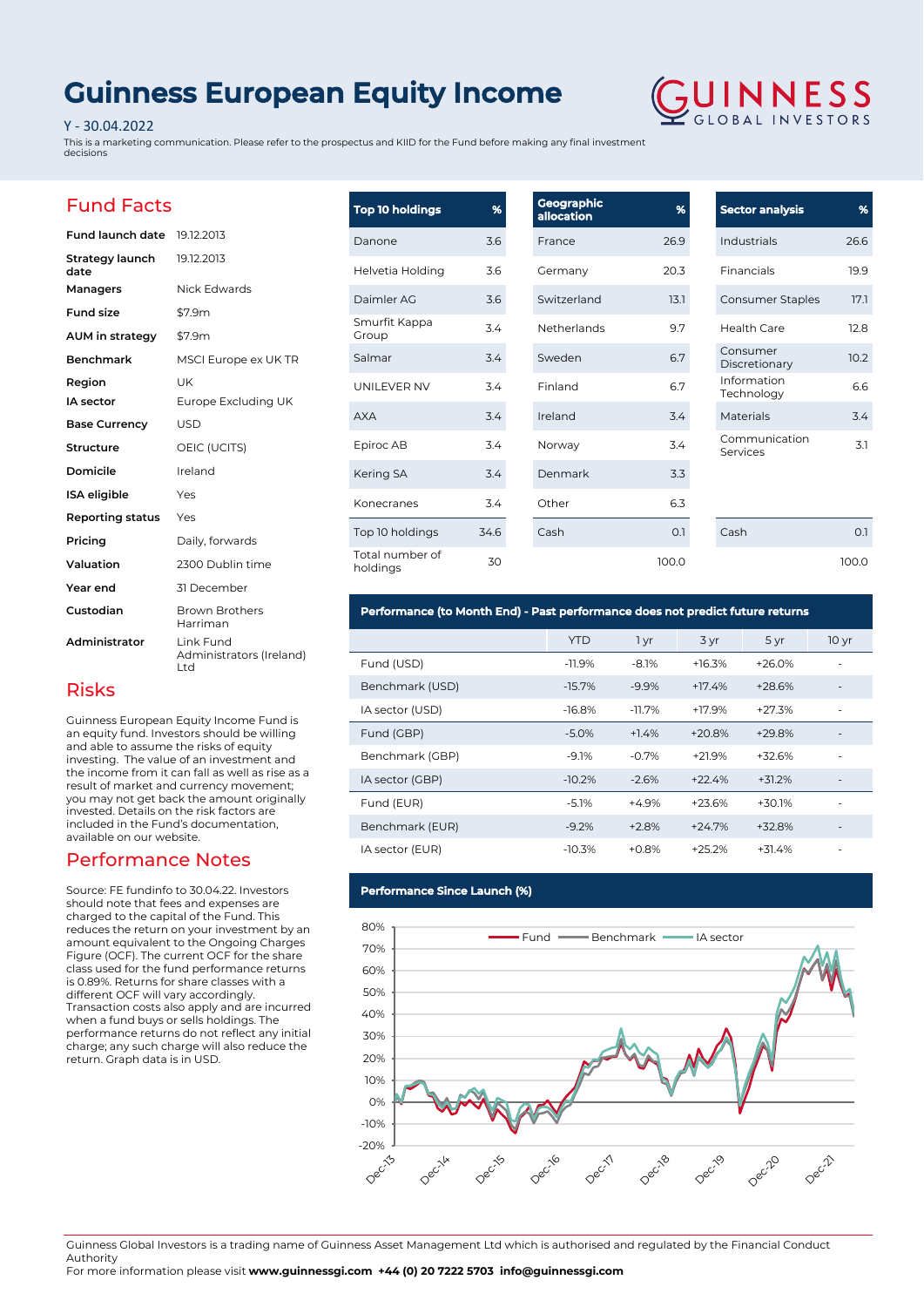# **Guinness European Equity Income**

Continued

## Fund Profile

### **Aim**

Income and long-term capital growth

#### **Investment Case**

Provides exposure to European dividend paying companies. Dividend payers outperform in the long term, dividend growers even more so. Dividend paying companies can protect against inflation over the long term.

#### **Process**

Starting point is quality, not yield. Focus on profitable companies generating persistently high return on capital over the last decade.

#### **Portfolio**

Concentrated equally-weighted portfolio of 30 stocks, which reduces stock-specific risk and instils a strong sell discipline. Low turnover; minimum \$500m market cap; no benchmark-driven constraints on sector and regional weightings.

#### **Investment Policy**

An equity fund investing primarily in European Ex UK companies. Primarily the companies invested in will pay dividends.

The Fund is actively managed and uses the MSCI Europe Ex UK Index as a comparator benchmark only.

### **Share classes** Class Currency Acc/Dist OCF Maximum Initial Charge ISIN Bloomberg Y EUR Acc EUR Acc 0.89% 5% IE00BYVHW019 GUEEYEA ID Y EUR Dist EUR Dist 0.89% 5% IE00BYVHW126 GUEEYED ID Y GBP Acc GBP Acc 0.89% 5% IE00BYVHVZ98 GUEEYGA ID Y GBP Dist GBP Dist 0.89% 5% IE00BYVHWJ06 GUEEYGD ID Y USD Acc USD Acc 0.89% 5% IE00BYVHW233 GUEEYUA ID Y USD Dist USD Dist 0.89% 5% IE00BYVHW340 GUEEYUD ID

GUINNESS

Other share classes at other fee structures and currencies exist. Not all share classes are registered for sale in all countries where the Fund is registered for sale.





The risk and reward indicator shows where the fund ranks in terms of its potential risk and return. The higher the rank the greater the potential reward but the greater the risk of losing money. The shaded area in the table<br>shows this fund's rank. The fund is ranked as higher risk as its price has shown high fluctuations historical This is based on how investments have performed in the past and you should note that the fund may perform differently in the future and its rank may change. Historical data may not be a reliable indicator for the future.

| Calendar Year Performance - Past performance does not predict future returns |      |      |                                                      |      |      |      |       |          |      |      |
|------------------------------------------------------------------------------|------|------|------------------------------------------------------|------|------|------|-------|----------|------|------|
|                                                                              | 2021 | 2020 | 2019                                                 | 2018 | 2017 | 2016 | 2015  | 2014     | 2013 | 2012 |
| Fund (USD)                                                                   |      |      | +16.4% +3.3% +28.6% -14.0% +21.2% +7.8% -2.0%        |      |      |      |       | -86%     |      |      |
| Benchmark<br>(USD)                                                           |      |      | +15.7% +10.9% +24.8% -15.1% +26.8% -0.6% -0.7%       |      |      |      |       | -66%     |      |      |
| IA sector (USD)                                                              |      |      | +14.7% +13.8% +25.2% -17.3% +28.4% -2.4% +3.3%       |      |      |      |       | $-67%$   | ٠    |      |
| Fund (GBP)                                                                   |      |      | +17.5% +0.1% +23.7% -8.7% +10.7% +28.6% +3.6%        |      |      |      |       | $-29%$   |      |      |
| Benchmark<br>(GBP)                                                           |      |      | +16.7% +7.5% +20.0% -9.9% +15.8% +18.6% +5.1%        |      |      |      |       | $-0.7\%$ | ٠    |      |
| IA sector (GBP)                                                              |      |      | +15.8% +10.3% +20.3% -12.2% +17.3% +16.4% +9.3%      |      |      |      |       | $-0.9\%$ |      |      |
| Fund (EUR)                                                                   |      |      | +25.2% -5.3% +31.0% -9.7% +6.5% +11.0%               |      |      |      | +9 1% | $+4.1%$  |      |      |
| Benchmark<br>(EUR)                                                           |      |      | +24.4% +1.8% +27.1% -10.9% +11.4% +2.4% +10.7% +6.4% |      |      |      |       |          |      |      |
| IA sector (EUR)                                                              |      |      | +23.4% +4.4% +27.5% -13.1% +12.8% +0.5% +15.1% +6.2% |      |      |      |       |          |      |      |

Guinness Global Investors is a trading name of Guinness Asset Management Ltd which is authorised and regulated by the Financial Conduct Authority